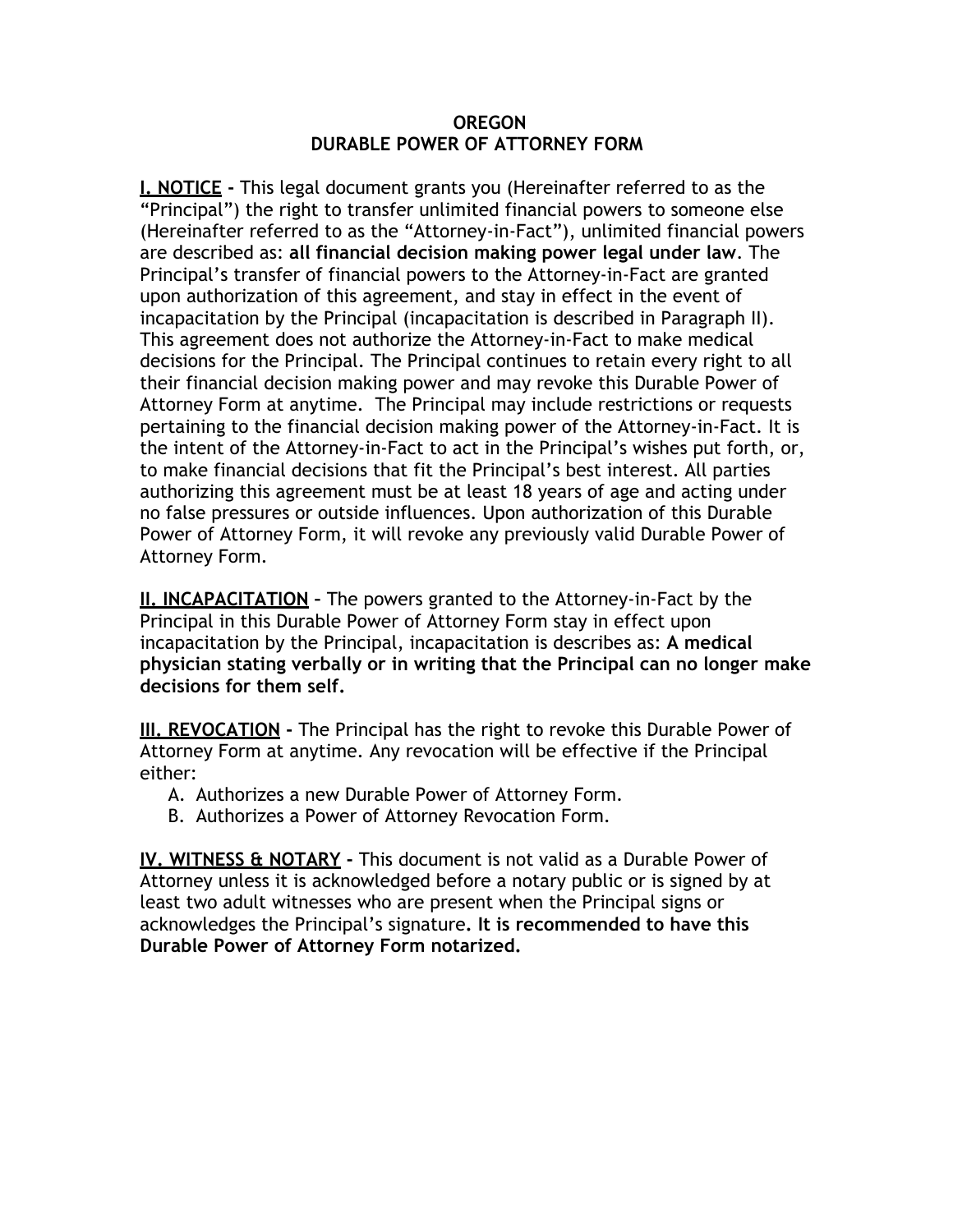| V. PRINCIPAL - I,                                                                                                                                                                                                  |                                              | , residing at                           |           |
|--------------------------------------------------------------------------------------------------------------------------------------------------------------------------------------------------------------------|----------------------------------------------|-----------------------------------------|-----------|
|                                                                                                                                                                                                                    | Name of Principal                            |                                         |           |
|                                                                                                                                                                                                                    | Street Address of Principal                  |                                         |           |
|                                                                                                                                                                                                                    |                                              |                                         |           |
|                                                                                                                                                                                                                    |                                              |                                         | , appoint |
| the following as my Attorney-in-Fact, whom I trust with any and all my<br>financial decision making power immediately upon the authorization of this<br>form, and in the event that I should become incapacitated: |                                              |                                         |           |
| <u>VI. ATTORNEY-IN-FACT</u> -                                                                                                                                                                                      | Name of Attorney-in-Fact (3) residing at     |                                         |           |
|                                                                                                                                                                                                                    | Street Address of Attorney-in-Fact           |                                         |           |
|                                                                                                                                                                                                                    |                                              |                                         |           |
| City of <u>City of Attorney-in-Fact</u> , State of <u>State of Attorney-in-Fact</u> grant                                                                                                                          |                                              |                                         |           |
| the Attorney-in-Fact the legal authority to act on my behalf for any power legal<br>under law in regard to my financial decisions under the State of                                                               |                                              |                                         |           |
| State                                                                                                                                                                                                              |                                              |                                         |           |
| VII. SUCCESSOR ATTORNEY-IN-FACT (Optional) - If the Attorney-in-Fact named                                                                                                                                         |                                              |                                         |           |
| above cannot or is unwilling to serve, then I appoint                                                                                                                                                              |                                              |                                         |           |
|                                                                                                                                                                                                                    |                                              | ,<br>Name of Successor Attorney-in-Fact |           |
| residing at                                                                                                                                                                                                        |                                              |                                         |           |
|                                                                                                                                                                                                                    | Street Address of Successor Attorney-in-Fact |                                         |           |
| City of                                                                                                                                                                                                            |                                              |                                         |           |
| State of Successor Attorney-in-Fact, State of                                                                                                                                                                      |                                              | State of Successor Attorney-in-Fact     | grant     |
| the Attorney-in-Fact the legal authority to act on my behalf for any power legal                                                                                                                                   |                                              |                                         |           |
| under law in regard to my financial decisions under the State of                                                                                                                                                   |                                              |                                         |           |
| State                                                                                                                                                                                                              |                                              |                                         |           |
|                                                                                                                                                                                                                    |                                              |                                         |           |
| VIII. TERMS & CONDITIONS - Upon authorization by all parties, the Attorney-in-                                                                                                                                     |                                              |                                         |           |
| Fact accepts their designation to act in the Principal's best interests for all                                                                                                                                    |                                              |                                         |           |

financial decisions legal under law.

TO GRANT ONE OR MORE, BUT FEWER THAN ALL, OF THE FOLLOWING POWERS,

INITIAL THE LINE IN FRONT OF EACH POWER YOU ARE GRANTING.TO WITHHOLD A POWER, DO NOT INITIAL THE LINE IN FRONT OF IT. YOU MAY, BUT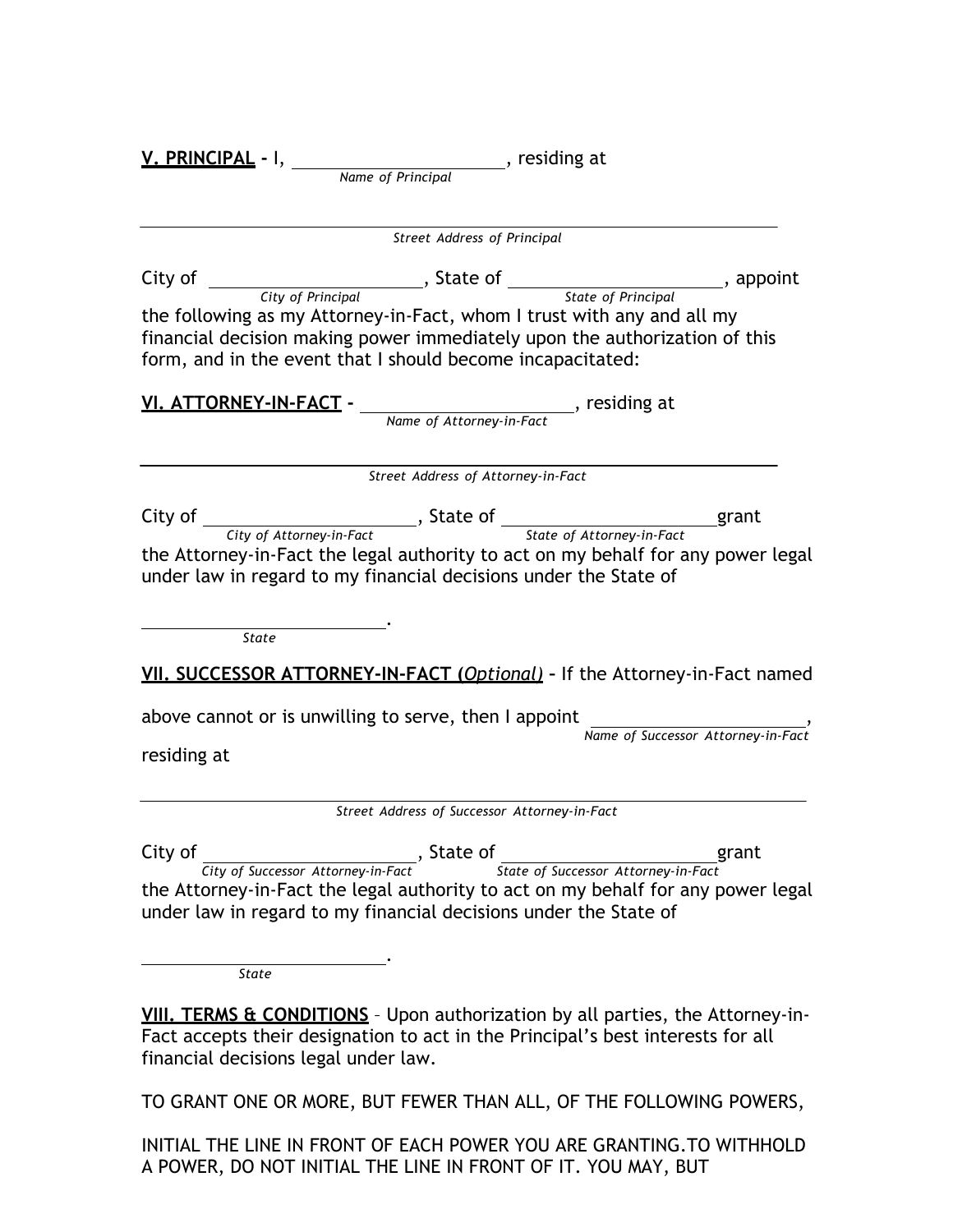## NEED NOT, CROSS OUT EACH POWER WITHHELD.

Note: If you initial Item A or Item B, which follow, a notarized signature will be required on behalf of the Principal.

## **INITIAL**

\_\_\_\_\_\_\_ (A) Real property transactions. To lease, sell, mortgage, purchase, exchange, and acquire, and to agree, bargain, and contract for the lease, sale, purchase, exchange, and acquisition of, and to accept, take, receive, and possess any interest in real property whatsoever, on such terms and conditions, and under such covenants, as my Agent shall deem proper; and to maintain, repair, tear down, alter, rebuild, improve manage, insure, move, rent, lease, sell, convey, subject to liens, mortgages, and security deeds, and in any way or manner deal with all or any part of any interest in real property whatsoever, including specifically, but without limitation, real property lying and being situated in the State of California, under such terms and conditions, and under such covenants, as my Agent shall deem proper and may for all deferred payments accept purchase money notes payable to me and secured by mortgages or deeds to secure debt, and may from time to time collect and cancel any of said notes, mortgages, security interests, or deeds to secure debt.

\_\_\_\_\_\_\_ (B) Tangible personal property transactions. To lease, sell, mortgage, purchase, exchange, and acquire, and to agree, bargain, and contract for the lease, sale, purchase, exchange, and acquisition of, and to accept, take, receive, and possess any personal property whatsoever, tangible or intangible, or interest thereto, on such terms and conditions, and under such covenants, as my Agent shall deem proper; and to maintain, repair, improve, manage, insure, rent, lease, sell, convey, subject to liens or mortgages, or to take any other security interests in said property which are recognized under the Uniform Commercial Code as adopted at that time under the laws of the State of California or any applicable state, or otherwise hypothecate (pledge), and in any way or manner deal with all or any part of any real or personal property whatsoever, tangible or intangible, or any interest therein, that I own at the time of execution or may thereafter acquire, under such terms and conditions, and under such covenants, as my Agent shall deem proper.

\_\_\_\_\_\_\_ (C) Stock and bond transactions. To purchase, sell, exchange, surrender, assign, redeem, vote at any meeting, or otherwise transfer any and all shares of stock, bonds, or other securities in any business, association, corporation, partnership, or other legal entity, whether private or public, now or hereafter belonging to me.

\_\_\_\_\_\_\_ (D) Commodity and option transactions. To organize or continue and conduct any business which term includes, without limitation, any farming, manufacturing, service, mining, retailing or other type of business operation in any form, whether as a proprietorship, joint venture, partnership, corporation, trust or other legal entity; operate, buy, sell, expand, contract, terminate or liquidate any business; direct, control, supervise, manage or participate in the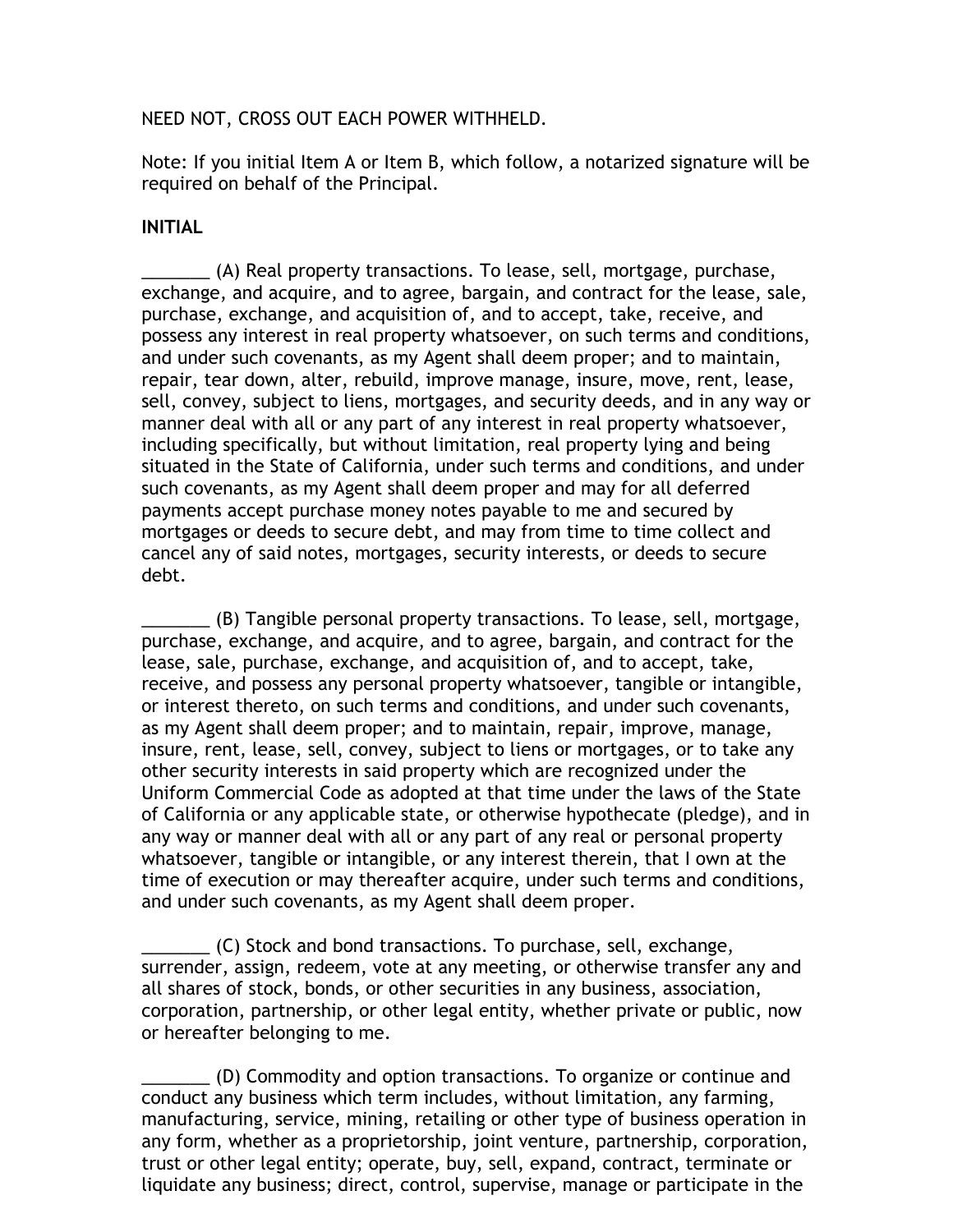operation of any business and engage, compensate and discharge business managers, employees, agents, attorneys, accountants and consultants; and, in general, exercise all powers with respect to business interests and operations which the principal could if present and under no disability.

\_\_\_\_\_\_\_ (E) Banking and other financial institution transactions. To make, receive, sign, endorse, execute, acknowledge, deliver and possess checks, drafts, bills of exchange, letters of credit, notes, stock certificates, withdrawal receipts and deposit instruments relating to accounts or deposits in, or certificates of deposit of banks, savings and loans, credit unions, or other institutions or associations. To pay all sums of money, at any time or times, that may hereafter be owing by me upon any account, bill of exchange, check, draft, purchase, contract, note, or trade acceptance made, executed, endorsed, accepted, and delivered by me or for me in my name, by my Agent. To borrow from time to time such sums of money as my Agent may deem proper and execute promissory notes, security deeds or agreements, financing statements, or other security instruments in such form as the lender may request and renew said notes and security instruments from time to time in whole or in part. To have free access at any time or times to any safe deposit box or vault to which I might have access.

\_\_\_\_\_\_\_ (F) Business operating transactions. To conduct, engage in, and otherwise transact the affairs of any and all lawful business ventures of whatever nature or kind that I may now or hereafter be involved in.

\_\_\_\_\_\_\_ (G) Insurance and annuity transactions. To exercise or perform any act, power, duty, right, or obligation, in regard to any contract of life, accident, health, disability, liability, or other type of insurance or any combination of insurance; and to procure new or additional contracts of insurance for me and to designate the beneficiary of same; provided, however, that my Agent cannot designate himself or herself as beneficiary of any such insurance contracts.

\_\_\_\_\_\_\_ (H) Estate, trust, and other beneficiary transactions. To accept, receipt for, exercise, release, reject, renounce, assign, disclaim, demand, sue for, claim and recover any legacy, bequest, devise, gift or other property interest or payment due or payable to or for the principal; assert any interest in and exercise any power over any trust, estate or property subject to fiduciary control; establish a revocable trust solely for the benefit of the principal that terminates at the death of the principal and is then distributable to the legal representative of the estate of the principal; and, in general, exercise all powers with respect to estates and trusts which the principal could exercise if present and under no disability; provided, however, that the Agent may not make or change a will and may not revoke or amend a trust revocable or amendable by the principal or require the trustee of any trust for the benefit of the principal to pay income or principal to the Agent unless specific authority to that end is given.

\_\_\_\_\_\_\_ (I) Claims and litigation. To commence, prosecute, discontinue, or defend all actions or other legal proceedings touching my property, real or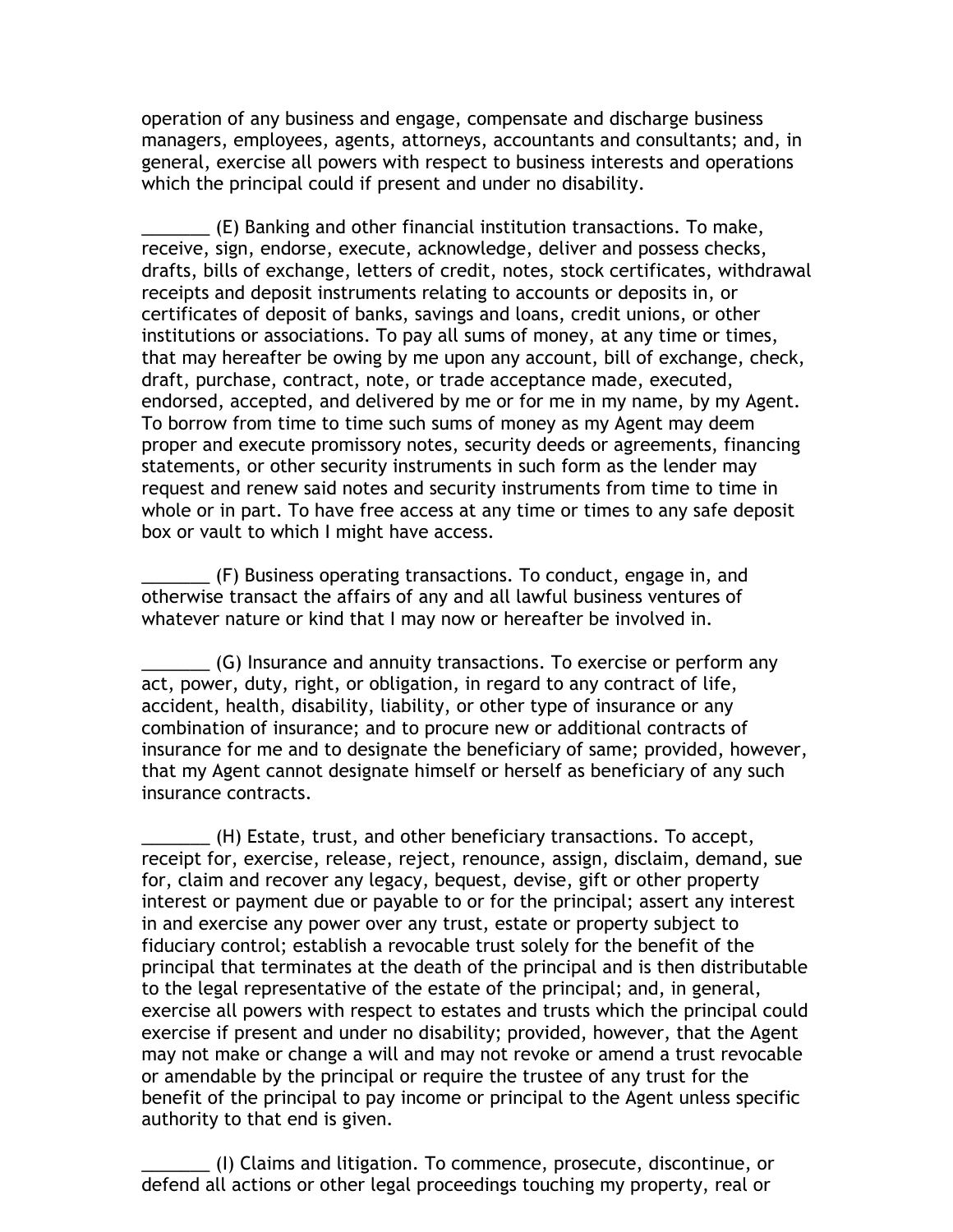personal, or any part thereof, or touching any matter in which I or my property, real or personal, may be in any way concerned. To defend, settle, adjust, make allowances, compound, submit to arbitration, and compromise all accounts, reckonings, claims, and demands whatsoever that now are, or hereafter shall be, pending between me and any person, firm, corporation, or other legal entity, in such manner and in all respects as my Agent shall deem proper.

\_\_\_\_\_\_\_ (J) Personal and family maintenance. To hire accountants, attorneys at law, consultants, clerks, physicians, nurses, agents, servants, workmen, and others and to remove them, and to appoint others in their place, and to pay and allow the persons so employed such salaries, wages, or other remunerations, as my Agent shall deem proper.

\_\_\_\_\_\_\_ (K) Benefits from Social Security, Medicare, Medicaid, or other governmental programs, or military service. To prepare, sign and file any claim or application for Social Security, unemployment or military service benefits; sue for, settle or abandon any claims to any benefit or assistance under any federal, state, local or foreign statute or regulation; control, deposit to any account, collect, receipt for, and take title to and hold all benefits under any Social Security, unemployment, military service or other state, federal, local or foreign statute or regulation; and, in general, exercise all powers with respect to Social Security, unemployment, military service, and governmental benefits, including but not limited to Medicare and Medicaid, which the principal could exercise if present and under no disability.

\_\_\_\_\_\_\_ (L) Retirement plan transactions. To contribute to, withdraw from and deposit funds in any type of retirement plan (which term includes, without limitation, any tax qualified or nonqualified pension, profit sharing, stock bonus, employee savings and other retirement plan, individual retirement account, deferred compensation plan and any other type of employeebenefit plan); select and change payment options for the principal under any retirement plan; make rollover contributions from any retirement plan to other retirement plans or individual retirement accounts; exercise all investment powers available under any type of self-directed retirement plan; and, in general, exercise all powers with respect to retirement plans and retirement plan account balances which the principal could if present and under no disability.

\_\_\_\_\_\_\_ (M) Tax matters. To prepare, to make elections, to execute and to file all tax, social security, unemployment insurance, and informational returns required by the laws of the United States, or of any state or subdivision thereof, or of any foreign government; to prepare, to execute, and to file all other papers and instruments which the Agent shall think to be desirable or necessary for safeguarding of me against excess or illegal taxation or against penalties imposed for claimed violation of any law or other governmental regulation; and to pay, to compromise, or to contest or to apply for refunds in connection with any taxes or assessments for which I am or may be liable.

**IX. THIRD PARTIES** – I, the Principal, agree that any third party receiving a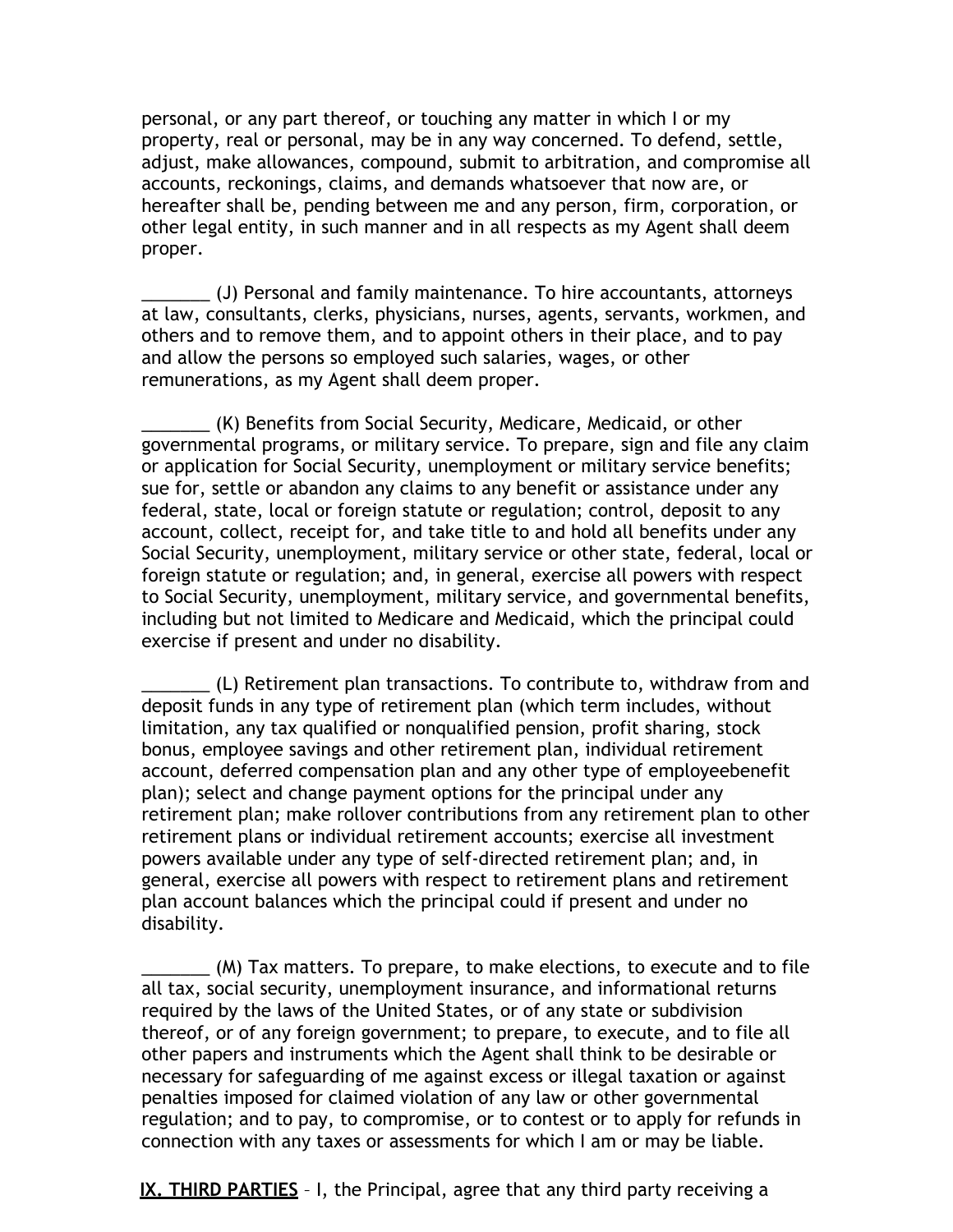copy via: physical copy, email, or fax that I, the Principal, will indemnify and hold harmless any and all claims that may be put forth in reference to this Durable Power of Attorney Form.

**X. COMPENSATION** – The Attorney-in-Fact agrees not to be compensated for acting in the presence of the Principal. The Attorney-in-Fact may be, but not entitled to, reimbursement for all: food, travel, and lodging expenses for acting in the presence of the Principal.

**XI. DISCLOSURE** - I intend for my attorney-in-fact under this Power of Attorney to be treated, as I would be with respect to my rights regarding the use and disclosure of my individually identifiable health information or other medical records. This release authority applies to any information governed by the Health Insurance Portability and Accountability Act of 1996 (aka HIPAA), 42 USC 1320d and 45 CFR 160-164

| XII. PRINCIPAL'S SIGNATURE - I, |                           | , the Principal, |
|---------------------------------|---------------------------|------------------|
|                                 | Printed Name of Principal |                  |

sign my name to this power of attorney this \_\_\_\_\_\_\_\_ day of *Day* and, being first duly sworn, do declare to the

undersigned authority that I sign and execute this instrument as my power of attorney and that I sign it willingly, or willingly direct another to sign for me, that I execute it as my free and voluntary act for the purposes expressed in the power of attorney and that I am eighteen years of age or older, of sound mind and under no constraint or undue influence.

*Signature of Principal*

*Month*

## **XIII. ATTORNEY-IN-FACT'S SIGNATURE-** I,

*Name of Attorney-in-Fact* have read the attached power of attorney and am the person identified as the attorney-in-fact for the principal. I hereby acknowledge and accept my appointment as Attorney-in-Fact and that when I act as agent I shall exercise the powers for the benefit of the principal; I shall keep the assets of the principal separate from my assets; I shall exercise reasonable caution and prudence; and I shall keep a full and accurate record of all actions, receipts and disbursements on behalf of the principal.

*Signature of Attorney-in-Fact Date*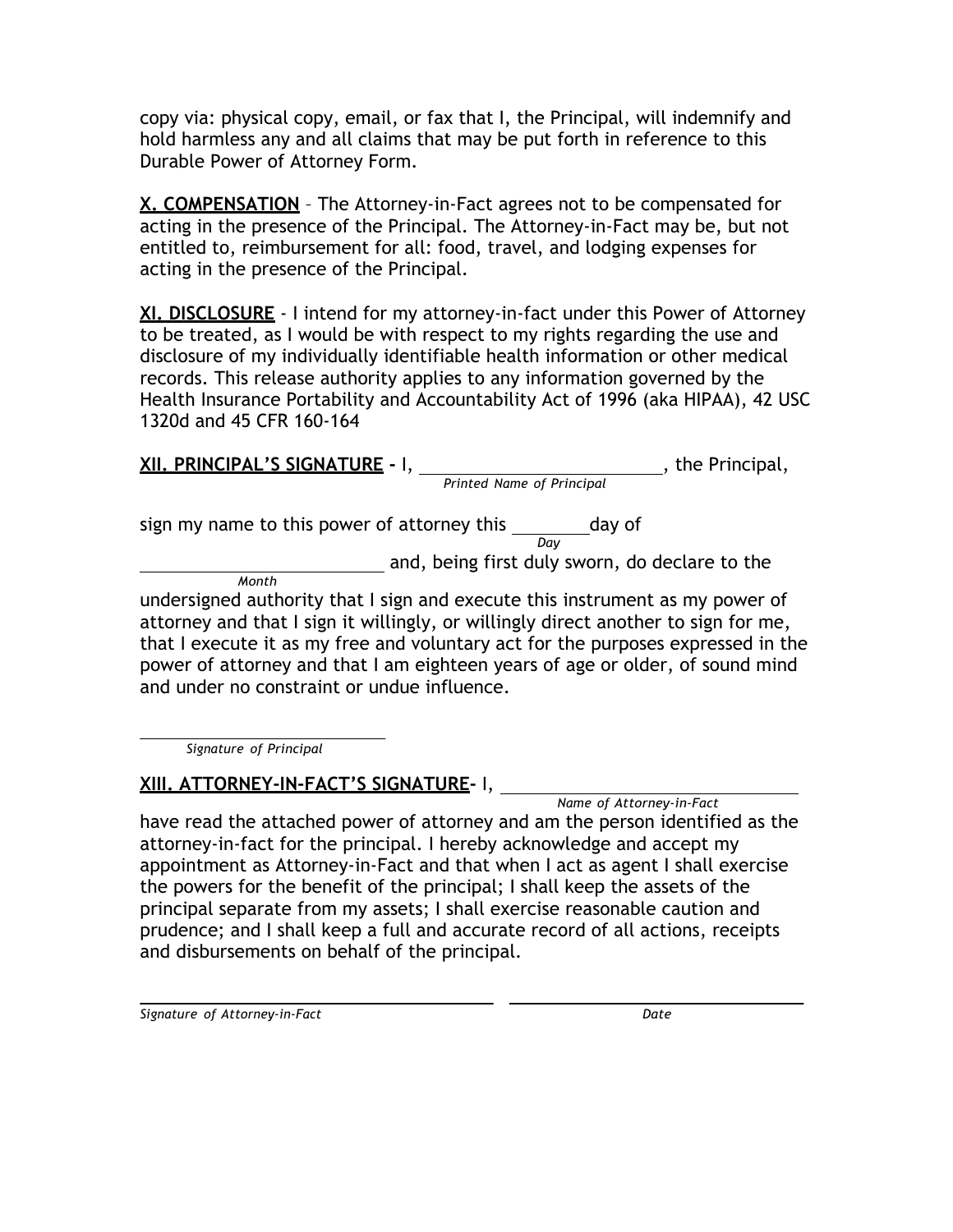## **XIV. SUCCESSOR ATTORNEY-IN-FACT'S SIGNATURE (***Optional)* -

I, have read the attached power of *Name of successor Attorney-in-Fact*

attorney and am the person identified as the successor attorney-in-fact for the principal. I hereby acknowledge that I accept my appointment as Successor Attorney-in-Fact and that, in the absence of a specific provision to the contrary in the power of attorney, when I act as agent I shall exercise the powers for the benefit of the principal; I shall keep the assets of the principal separate from my assets; I shall exercise reasonable caution and prudence; and I shall keep a full and accurate record of all actions, receipts, and disbursements on behalf of the principal.

*Signature of Successor Attorney-in-Fact Date*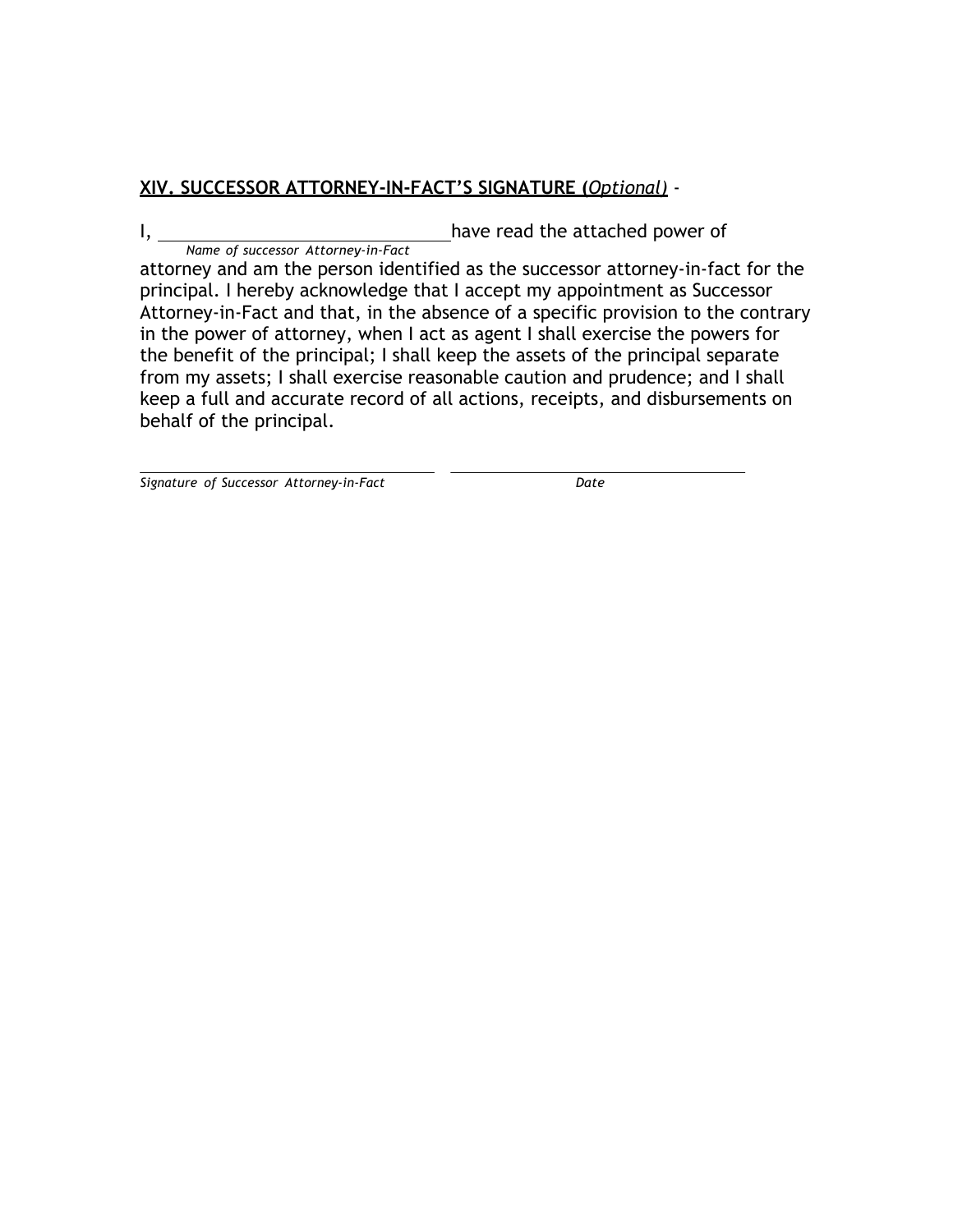# **Notary Acknowledgement (***Must be completed by Notary***)**

| <b>Notary Signature</b>                                                                                                                                        |      |      |  |  |  |
|----------------------------------------------------------------------------------------------------------------------------------------------------------------|------|------|--|--|--|
| <b>Notary Public</b>                                                                                                                                           |      |      |  |  |  |
|                                                                                                                                                                |      |      |  |  |  |
|                                                                                                                                                                |      |      |  |  |  |
|                                                                                                                                                                |      | Seal |  |  |  |
| Acknowledgement and Acceptance of Appointment as Attorney-in-Fact                                                                                              |      |      |  |  |  |
| I, Mame of Attorney-in-Fact Manuson Land the attached power of attorney                                                                                        |      |      |  |  |  |
|                                                                                                                                                                |      |      |  |  |  |
| and am the person identified as the attorney-in-fact for the principal. I hereby<br>acknowledge that accept my appointment as Attorney-in-Fact and that when I |      |      |  |  |  |
| act as agent I shall exercise the powers for the benefit of the principal; I shall                                                                             |      |      |  |  |  |
| keep the assets of the principal separate from my assets; I shall exercise                                                                                     |      |      |  |  |  |
| reasonable caution and prudence; and I shall keep a full and accurate of all                                                                                   |      |      |  |  |  |
| actions, receipts and disbursements on behalf of the principal.                                                                                                |      |      |  |  |  |
| Signature of Attorney-in-Fact                                                                                                                                  | Date |      |  |  |  |
|                                                                                                                                                                |      |      |  |  |  |
| Acceptance of Appointment as successor Attorney-in-Fact                                                                                                        |      |      |  |  |  |
|                                                                                                                                                                |      |      |  |  |  |
|                                                                                                                                                                |      |      |  |  |  |
| attorney and am the person identified as the successor attorney-in-fact for the                                                                                |      |      |  |  |  |
| principal. I hereby acknowledge that I accept my appointment as Successor<br>Attorney-in-Fact and that, in the absence of a specific provision to the contrary |      |      |  |  |  |
| in the power of attorney, when I act as agent I shall exercise the powers for                                                                                  |      |      |  |  |  |
| the benefit of the principal; I shall keep the assets of the principal separate                                                                                |      |      |  |  |  |
| from my assets; I shall exercise reasonable caution and prudence; and I shall                                                                                  |      |      |  |  |  |
| keep a full and accurate record of all actions, receipts, and disbursements on                                                                                 |      |      |  |  |  |

behalf of the principal.